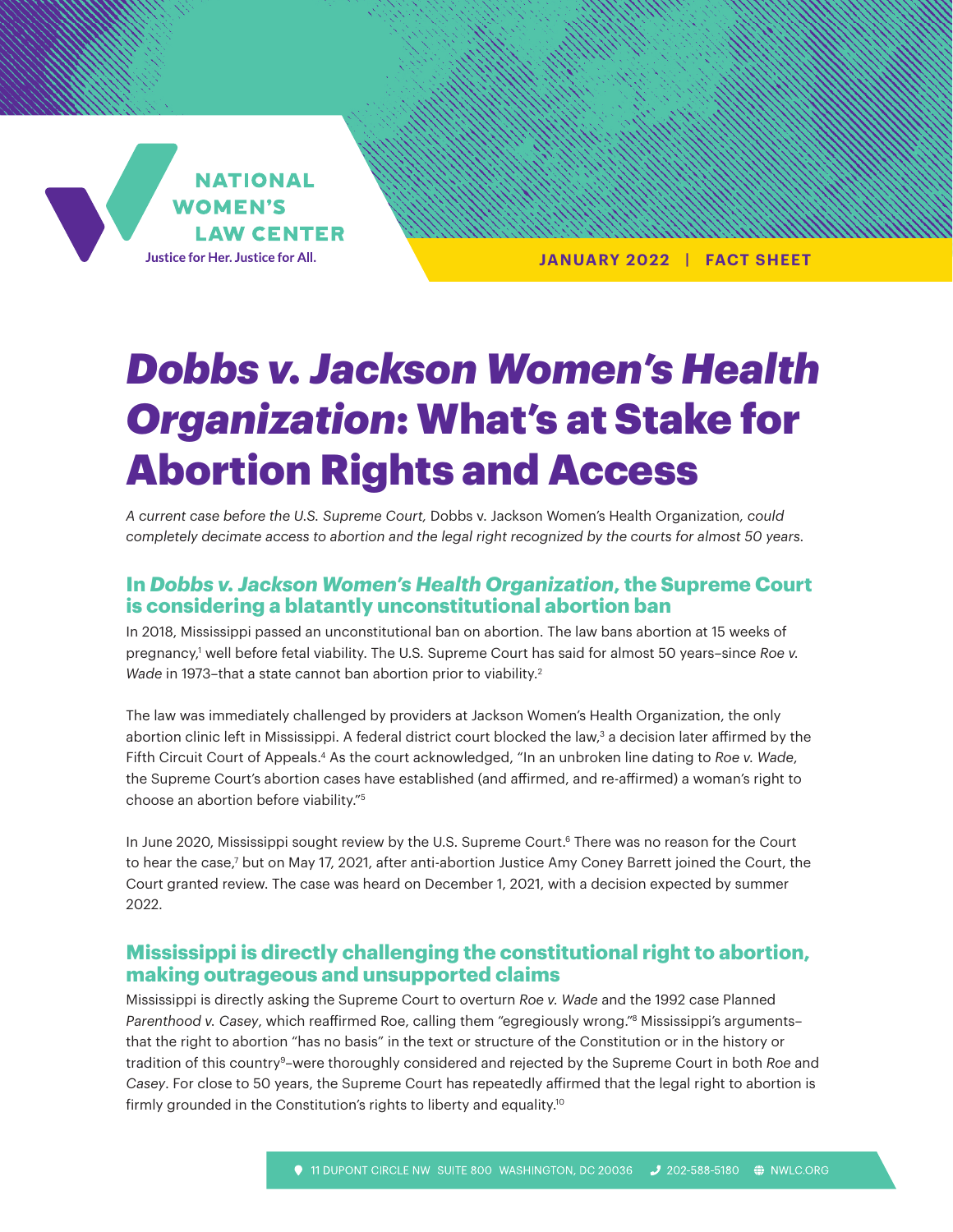Mississippi argues that *Roe* and *Casey* are "irredeemably unworkable,"11 claiming that judges have proven unable to apply the constitutional standard, and that state legislatures should be the ones to decide whether there is a right to abortion.12 But as the Supreme Court already held, *Roe* "has in no sense proven unworkable."13 And, federal courts have uniformly struck down pre-viability bans on abortion,<sup>14</sup> because the standard is clear. It is anti-abortion legislators passing pre-viability abortion bans who are attempting to create unworkability where there is none.

Mississippi also claims that the right to abortion is no longer necessary thanks to advances in gender equality, including developments in contraception and laws offering paid leave and protecting against pregnancy discrimination.<sup>15</sup> This argument is cold comfort to those living in Mississippi, which utterly fails to provide the support that pregnant and parenting people need to thrive. Among other abysmal characteristics, Mississippi is the only state without an equal pay law, does not have laws ensuring people receive paid family leave or reasonable workplace accommodations for pregnancy, and has some of the most striking gender disparities in both economic and health outcomes.16 Beyond Mississippi, existing laws promoting gender equality have not eradicated gender disparities, nor do they remove the substantial economic, educational, and professional burdens of being forced to continue a pregnancy.<sup>17</sup>

Rather, as the Court itself has recognized, "[t]he ability of women to participate equally in the economic and social life of the Nation has been facilitated by their ability to control their reproductive lives."18 That remains as true today as it was 30 years ago, with decades of research and lived experiences as evidence of that basic fact.<sup>19</sup>

### **Losing the right to abortion would have immediate and devastating consequences for people in Mississippi and nationwide**

If the Court were to overturn *Roe*, it would take away a fundamental right, upending 50 years of precedent, and leave decisions on abortion to politicians at the state and federal level. About half of the states would ban abortion if *Roe* was overturned.<sup>20</sup> An anti-abortion Congress and President could also pass a nationwide ban on abortion.

Bans on abortion care most affect families living in poverty, who are overwhelmingly people of color.<sup>21</sup> This would widen the class and race divide that already exists for many families. While wealthy families could still travel to states

that protect abortion care, low-income families would be faced with an impossible choice between supporting the families they already have or accessing essential, timesensitive care. For example, if *Roe* were to fall, the average driving distance for Mississippians would increase from 67 miles to 495 miles one-way to the nearest state without a ban on abortion.<sup>22</sup> That would simply be an insurmountable barrier for many pregnant Mississippians. These burdens would fall hardest on Black women, who represent 72% of those who obtain abortion care in Mississippi and are also overrepresented in the low-wage workforce and more likely to be the primary breadwinner in their families.<sup>23</sup>

In many cases, individuals would be forced to carry an unwanted pregnancy to term, creating long-term consequences. Compared to people who obtained abortion care, those that were denied and subsequently gave birth experienced an increase in household poverty lasting at least four years.24 And that dire situation would be replicated across the country in states that ban abortion.

## **The Court could formally uphold** *Roe v. Wade* **but still devastate abortion access**

The Court does not have to overturn *Roe v. Wade* in order to decimate people's ability to access abortion care. The Court could formally uphold *Roe*, but allow Mississippi's 15 week abortion ban to stand. Of course, this would be a legal fiction–the right to abortion before viability is the central holding of *Roe v. Wade*. 25

Allowing a 15-week abortion ban in Mississippi would compound the other barriers people seeking abortion in Mississippi already face. Mississippi lawmakers have spent decades enacting a multitude of abortion restrictions, culminating in severe obstacles to abortion care. To obtain an abortion, patients must receive medically inaccurate counseling 24 hours prior to obtaining the abortion, requiring at least two trips to the provider's office,<sup>26</sup> which means people have to travel, arrange child care, and miss work twice, incurring the accompanying logistical and financial barriers. Mississippi creates additional financial hardship by prohibiting public and private insurance plans from covering abortion, leaving people to pay-out-of-pocket for the health care they need.<sup>27</sup> Mississippi bans the use of telemedicine for medication abortion<sup>28</sup> and requires people seeking abortion care to undergo a medically unnecessary ultrasound.29 Minors in the state must obtain consent from both parents or apply for permission from a judge, even in cases of rape or incest.<sup>30</sup> Mississippi law also bans abortion based on the reason for having an abortion<sup>31</sup> and disallows